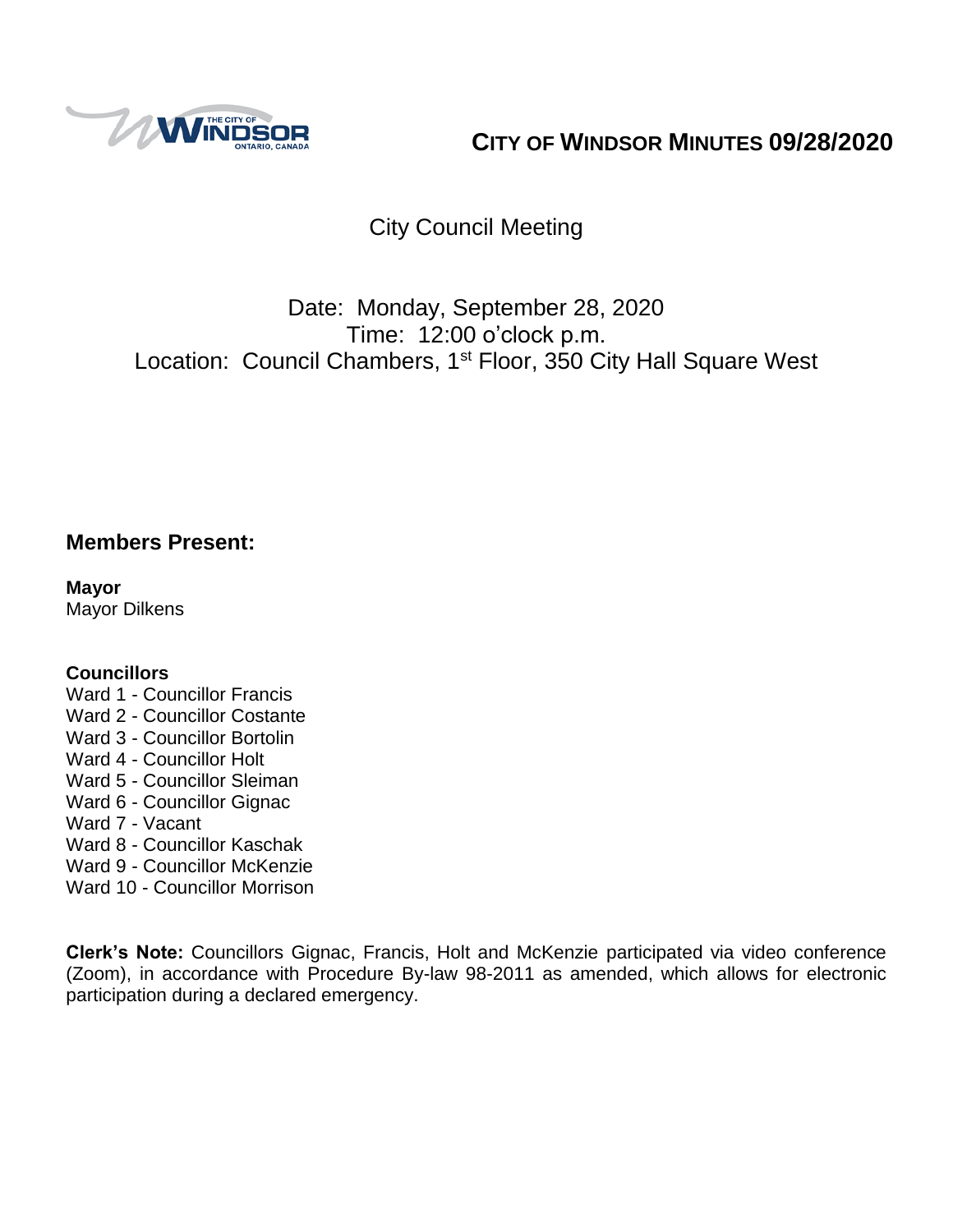### **1. ORDER OF BUSINESS**

## **2. CALL TO ORDER**

The Mayor calls the meeting to order at 12:37 o'clock p.m.

## **3. DISCLOSURE OF PECUNIARY INTEREST AND THE GENERAL NATURE THEREOF**

None disclosed.

## **4. ADOPTION OF THE MINUTES**

### **4.1. Adoption of the Windsor City Council meeting minutes held September 14, 2020**

Moved by: Councillor Morrison Seconded by: Councillor Sleiman

That the minutes of the meeting of Council held September 14, 2020 **BE ADOPTED** as presented. Carried.

Report Number: SCM 278/2020

## **5. NOTICE OF PROCLAMATIONS**

#### **Flag Raising Ceremony**

"Franco-Ontarian Day" – September 25, 2020

## **6. COMMITTEE OF THE WHOLE**

Moved by: Councillor Bortolin Seconded by: Councillor Costante

That Council do now rise and move into Committee of the Whole with the Mayor presiding for the purpose of dealing with:

(a) communication items;

- (b) consent agenda;
- (c) hearing requests for deferrals, referrals and/or withdrawals of any items of business;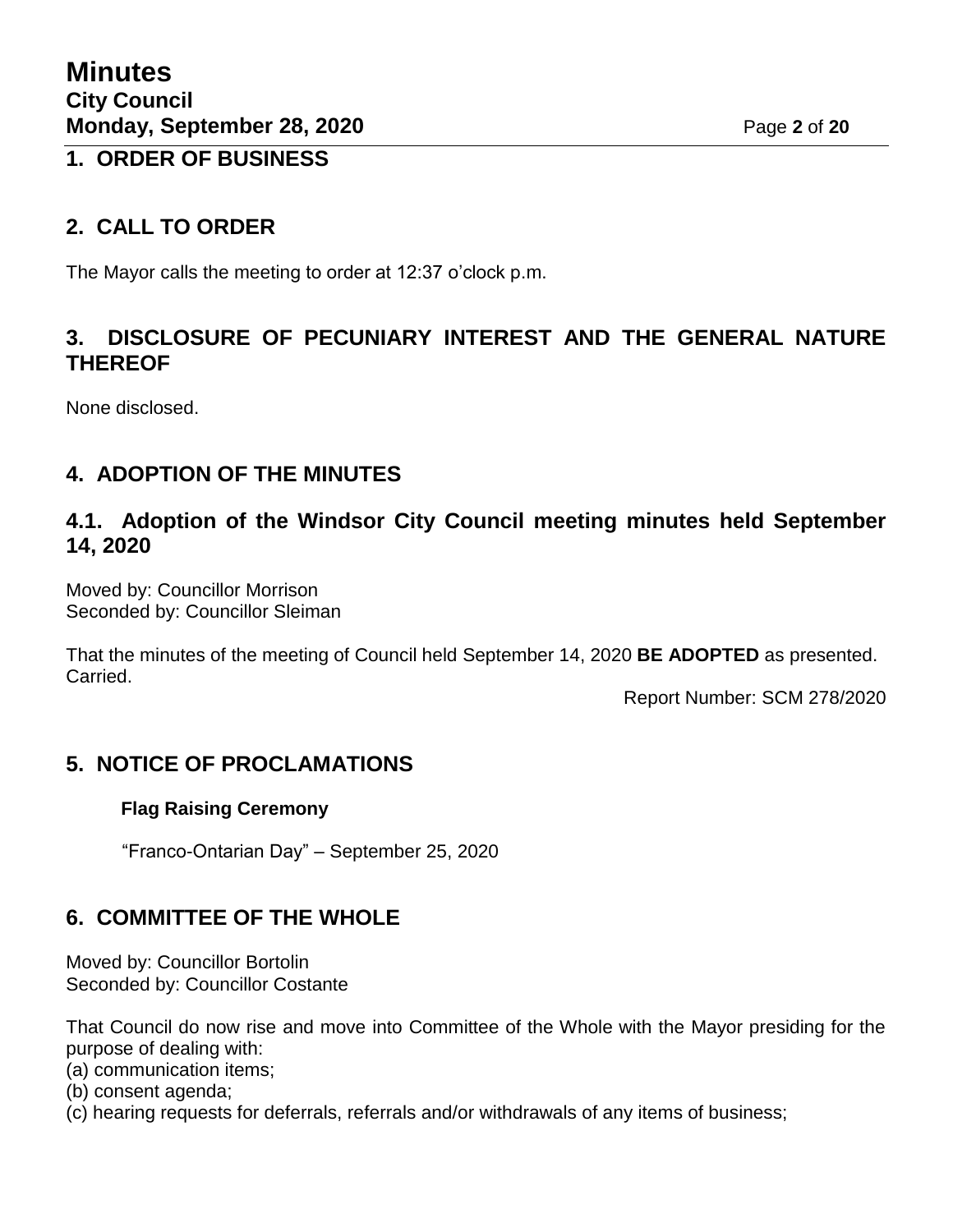# **Minutes City Council Monday, September 28, 2020 Page 3 of 20**

(d) hearing presentations and delegations;

(e) consideration of business items;

(f) consideration of Committee reports:

(g) Report of Special In-Camera Meeting or other Committee as may be held prior to Council (if scheduled); and

(h) consideration of by-law 126-2020 through 143-2020 (inclusive). Carried.

# **7. COMMUNICATIONS INFORMATION PACKAGE**

# **7.2. Response to CQ22-2020 Regarding Clothing Donation Bins - City Wide**

Moved by: Councillor Bortolin Seconded by: Councillor Costante

Decision Number: CR486/2020

That the report of the Corporate Policy Coordinator dated August 27, 2020 entitled "Response to CQ22-2020 Regarding Clothing Donation Bins – City Wide" **BE DEFERRED** to a future meeting to allow for delegations, and that Administration **BE DIRECTED** to provide as additional information licensing figures so that there's an estimate as to the cost of a license. Carried.

> Report Number: C 173/2020 Clerk's File: APM2020

### **7.1. Correspondence Monday, September 28, 2020**

Moved by: Councillor Francis Seconded by: Councillor Gignac

Decision Number: CR484/2020

That the following Communication Item 7.1.1 as set forth in the Council Agenda **BE REFERRED** as noted, and that Item 7.1.2 be dealt with as follows:

### **7.1.2. Please Slow Down – Lawn Sign Pilot Program**

Moved by: Councillor Gignac Seconded by: Councillor Francis

Decision Number: CR485/2020

That the correspondence from the Transportation Planning Senior Engineer dated September 23, 2020 regarding "Please Slow Down – Lawn Sign Pilot Program" **BE RECEIVED**, and further, that these signs **BE MADE AVAILABLE** to residents at no cost and to be distributed in bundles of 50 per ward.

Carried.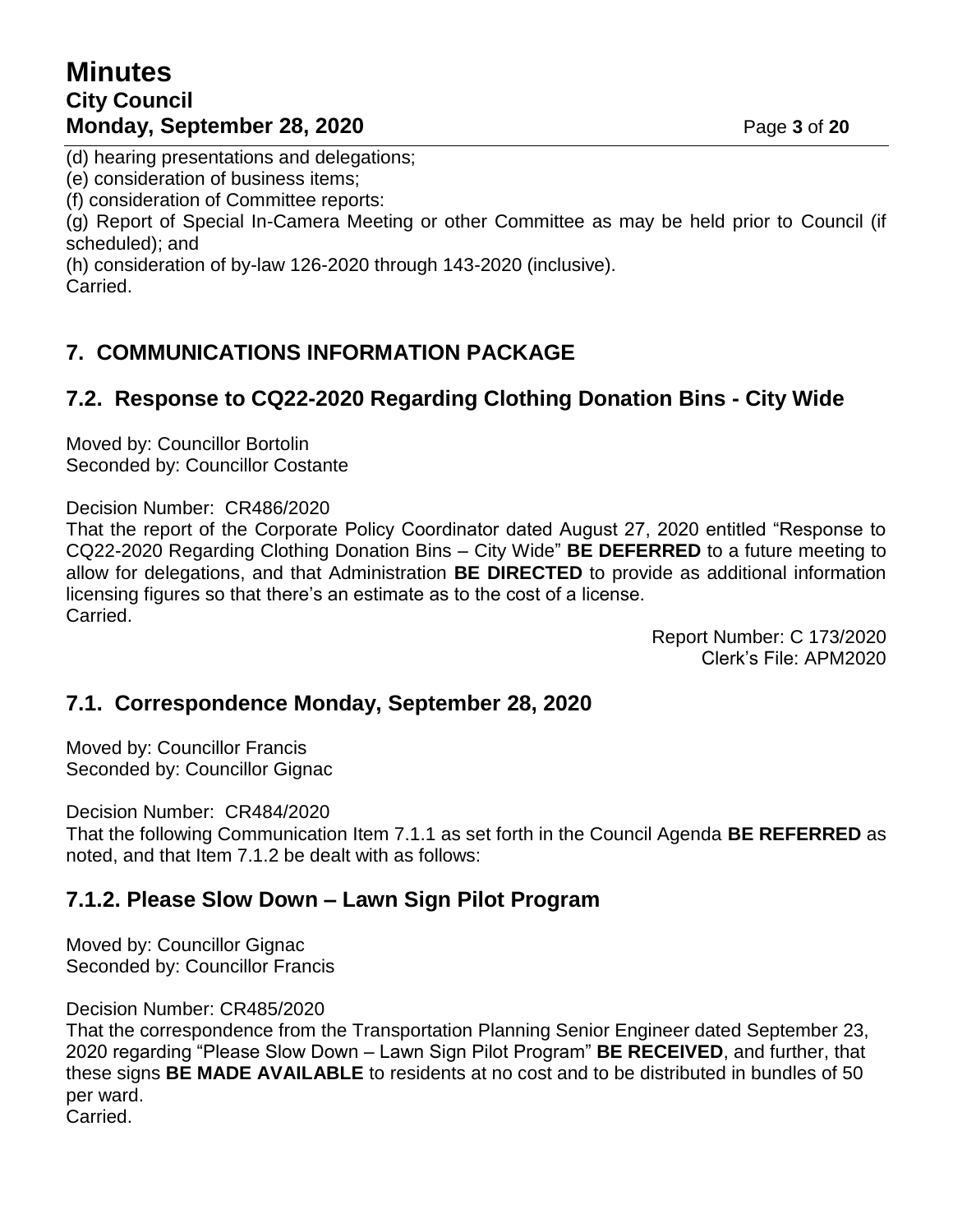# **Minutes City Council Monday, September 28, 2020 Page 4 of 20**

Clerk's File: ST2020

| No.   | Sender                                               | Subject                                                                                                                                                                                                                                                                                                                                                                                                                                                                        |  |
|-------|------------------------------------------------------|--------------------------------------------------------------------------------------------------------------------------------------------------------------------------------------------------------------------------------------------------------------------------------------------------------------------------------------------------------------------------------------------------------------------------------------------------------------------------------|--|
| 7.1.1 | <b>Ontario Energy Board</b>                          | Notice of a public hearing to consider the application<br>by Enbridge Gas Inc. for approval to dispose of<br>amounts recorded in certain deferral and variance<br>accounts and for approval of the amount of its 2019<br>earnings that it is required to share with customers.<br>The deadline to become an intervenor is October 8,<br>2020                                                                                                                                   |  |
|       |                                                      | <b>City Engineer</b><br>MU2020<br>Note & File                                                                                                                                                                                                                                                                                                                                                                                                                                  |  |
| 7.1.2 | Transportation<br><b>Planning Senior</b><br>Engineer | Administration will be launching a pilot program of<br>"Please Slow Down" lawn signs. These signs will be<br>available for purchase at 1266 McDougall Ave.,<br>2450 McDougall Ave., or by appointment at the<br>Development Services counter on the 2 <sup>nd</sup> floor of<br>350 City Hall Sq. W. 500 signs are available through<br>this program. Feedback on this program will be<br>used to inform the Traffic Calming Policy update<br>and the Vision Zero Action Plan. |  |
|       |                                                      | <b>City Engineer</b><br><b>City Solicitor</b><br>ST2020<br>Note & File                                                                                                                                                                                                                                                                                                                                                                                                         |  |

Carried.

Report Number: CMC 16/2020

## **8. CONSENT AGENDA**

# **8.1. Declaration of Improved Property Municipally Known as 1683 College Avenue Surplus and Authority to Offer for Sale-Ward 2**

Moved by: Councillor Holt Seconded by: Councillor Kaschak

Decision Number: CR487/2020

- I. That the following City of Windsor (the "**City**") improved property **BE DECLARED** surplus:
	- Municipal address: **1683 College Avenue** improved property situate on the southeast corner of College Avenue and Campbell Avenue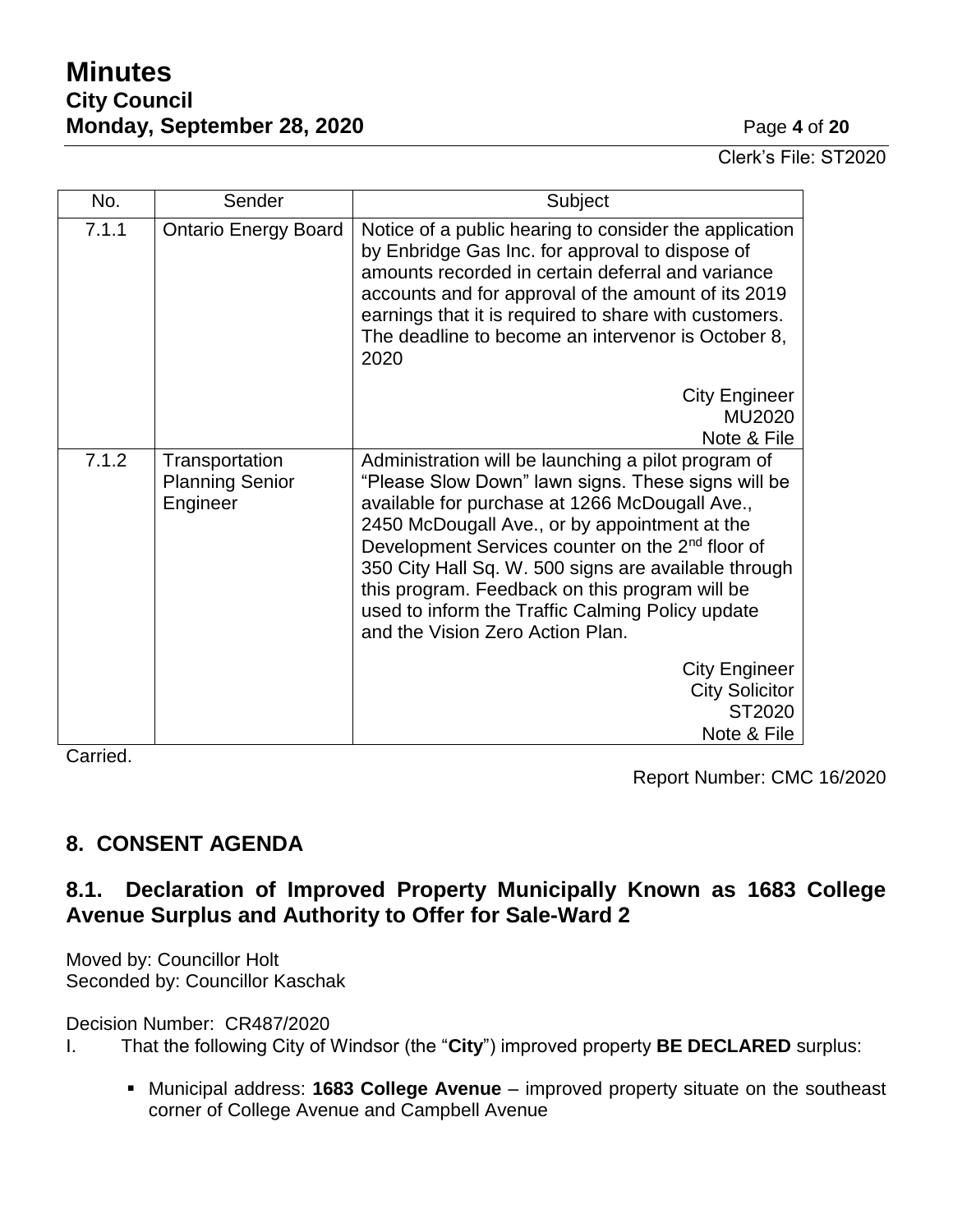- Legal Description: Lots 43 and 44, Part of Lot 42, Registered Plan 691 designated as Part 2 on plan 12R-28285
- **Approximate Lot size: Irregular**
- Approximate Lot area: 10,181 sq ft (945.9 m<sup>2</sup>)
- **Improvements: Mixed Use Commercial Building** (herein the "**Subject Property**"); and,
- II. That the Manager of Real Estate Services **BE AUTHORIZED** to offer the vacant parcels of land identified in Recommendation I for sale on the Multiple Listing Service ("**MLS**") at a price to be determined by the Manager of Real Estate Services commensurate with an independent appraisal; and,
- III. That the City Solicitor or designate **BE DIRECTED** to prepare a by-law to dedicate Part 1 on Plan 12R-28285 as part of the Campbell Avenue right-of-way.

Carried.

Report Number: C 183/2020 Clerk's File: APM2020

## **8.2. Applications for Tax Reductions under Sections 357/358 of the Ontario**  *Municipal Act, 2001* **- City Wide**

Moved by: Councillor Holt Seconded by: Councillor Kaschak

Decision Number: CR488/2020

That City Council **ACCEPT** Administration's recommendations with regards to approval of property tax relief for those applications for Tax Reduction, Cancellation and Refunds as outlined and included in Appendices A through D; and,

That City Council **SUPPORT** Administration's recommendation to deny applications for Tax Reduction, Cancellation and Refund for the following properties:

444 Park W – Roll Number 37 39 040 080 05500 0000 for taxation year 2019;

 $\bullet$  5484 Riverside Dr. E – Roll Number 37 39 060 050 00200 for taxation years 2017 & 2018; and,

That the CFO/City Treasurer (or designate) **BE AUTHORIZED** to amend the City's Tax Master Collector's Roll for the 2017 through 2019 taxation years in the amount of \$145,775.32 (including the education portion). Carried.

> Report Number: C 184/2020 Clerk's File: AF2020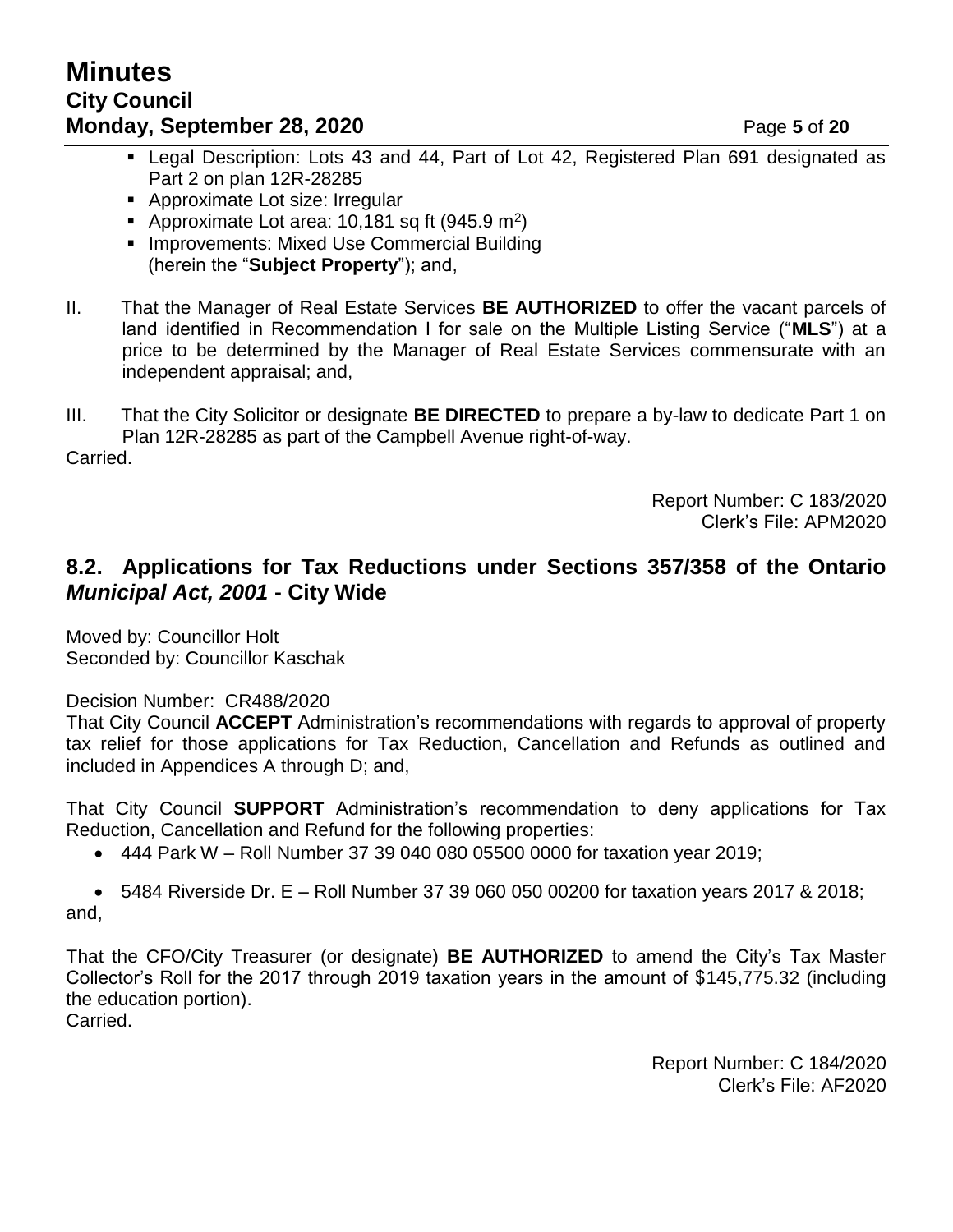# **Minutes City Council Monday, September 28, 2020 Page 6** of 20

**8.3. Relief from Property Taxation 2019 - Extreme Poverty and/or Sickness - City Wide**

Moved by: Councillor Holt Seconded by: Councillor Kaschak

#### Decision Number: CR489/2020

That City Council **ACCEPT** Administration's recommendation with regards to approval of twelve (12) applications for a total tax relief of \$22,053.31 (inclusive of education portion); and,

That City Council **SUPPORT** Administration's recommendation with regards to the denial of ten (10) applications for tax relief. Carried.

> Report Number: C 175/2020 Clerk's File: AF2020

### **8.4. Approval to Execute an Agreement Under Section 27 of the** *Development Charge Act* **- 1600 Lauzon Rd.**

Moved by: Councillor Holt Seconded by: Councillor Kaschak

Decision Number: CR490/2020

That Administration **BE DIRECTED** to prepare an agreement(s) with Farhi Holdings Corporation pursuant to Section 27 of the *Development Charge Act* with regards to the payment of development charges (DCs) for the multiple dwelling buildings to be constructed on the site located at 1600 Lauzon Road; and,

That the agreement(s) contain the following specific terms and conditions:

- The agreement(s) will relate to the proposed seven (7) multiple dwelling residential buildings only;
- Amount of DCs payable for each building will be calculated as of the date of issuance of a building permit for each building;
- Payment of the DCs will be due in full on the date which is the earlier of:
	- o When each building occupancy has reached 85% or
	- o Delivery of the MPAC Notice of Assessment to the owner which includes new assessment for each residential rental building;
- Should there be a sale of the units or of the property or advanced offering of rental of the units prior to the DCs becoming due and payable, the DCs will immediately become due and payable;
- Agreement(s) cannot be assigned by the owner;
- Payment deferral will be secured by an irrevocable Letter of Credit issued to the City in an amount sufficient to cover both the DCs and estimated applicable interest;
- The Letter of Credit will also include an annual auto renewal clause;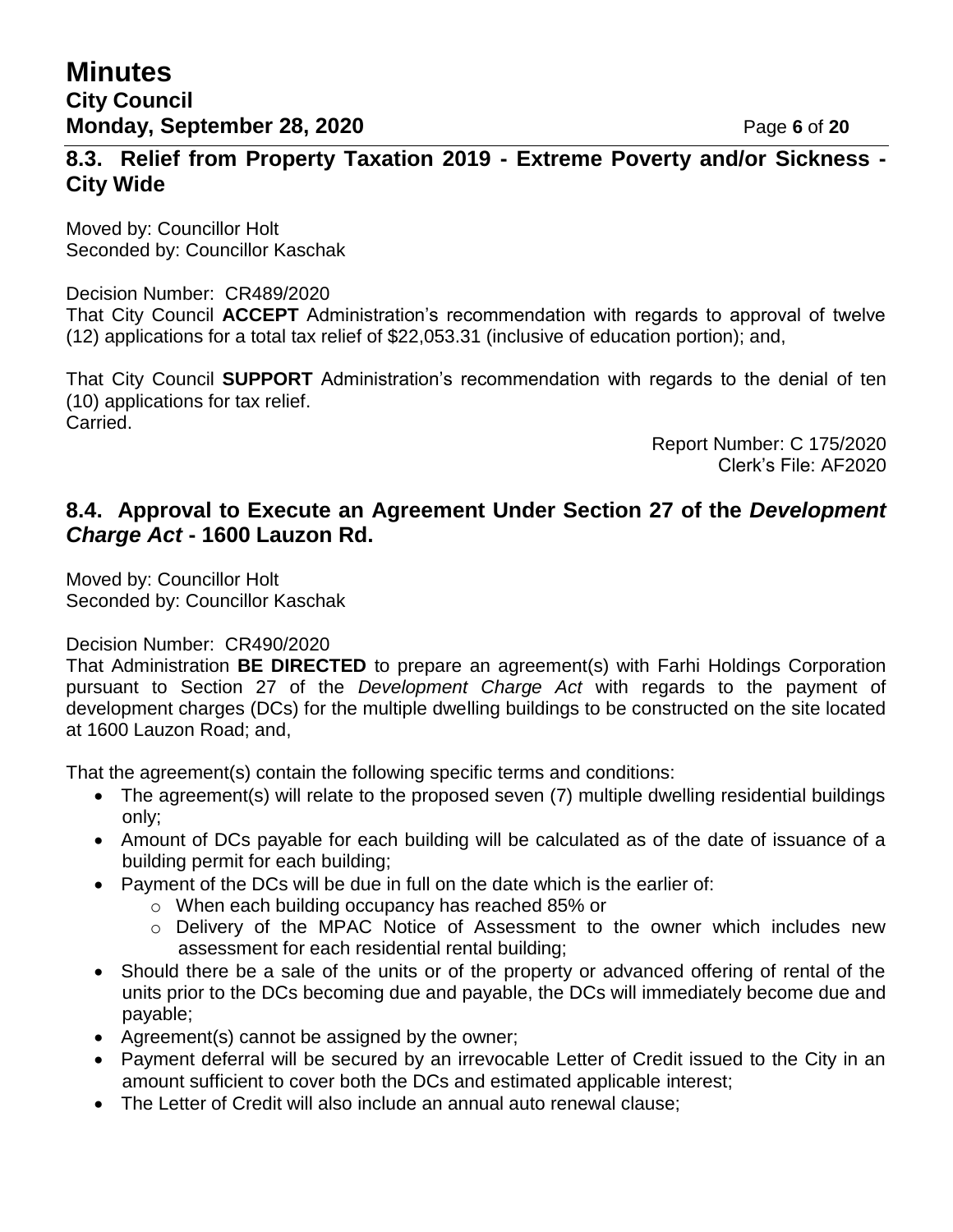# **Minutes City Council Monday, September 28, 2020** Page 7 of 20

- The City will charge interest annually on the outstanding DCs which is calculated based upon the greater of:
	- $\circ$  Statistics Canada Building Construction Price Index Non-Residential (annual change as at  $2<sup>nd</sup>$  Quarter ) + 1% premium or
	- $\circ$  Bank of Canada Rate as at June 30<sup>th</sup> of each year plus one percent (1%);
- In the event that a Letter of Credit is not provided, the interest rate on the outstanding DCs will be the greater of:
	- o Statistics Canada Building Construction Price Index Non-Residential (annual change as at  $2^{nd}$  Quarter  $) + 5%$  premium or
	- $\circ$  Bank of Canada Rate as at June 30<sup>th</sup> of each year plus five percent (5%);
- In the event of default in payment of the DCs, the outstanding amount can be added to the property taxes and collected in the same manner as property taxes;

and,

That City Council **AUTHORIZE** the Chief Administrative Officer and City Clerk to execute said agreement, acceptable in form to the City Solicitor, in technical content to the Chief Building Official, and in financial content to the Chief Financial Officer and City Treasurer. Carried.

> Report Number: C 165/2020 Clerk's File: AF/13915

# **8.5. Proposed Disposition of Real Estate Property by the Greater Essex County District School Board - City Wide**

Moved by: Councillor Holt Seconded by: Councillor Kaschak

### Decision Number: CR491/2020

That City Council **AUTHORIZE** the Executive Director of Housing and Children's Services to decline the offer to purchase the former Harrow District High School as communicated by the Greater Essex County District School Board; and further,

That the Commissioner of Community Development and Health Services **BE AUTHORIZED** to decline any offers of real estate property in Essex County made by any school board as required under Regulation 444/98 of the *Education Act*; and further,

That City Council **AUTHORIZE** that any offers of real estate property within City of Windsor boundaries **BE DIRECTED** to the Real Estate Division for disposition according to the established process; and further,

That, should the Commissioner of Community Development and Health Services wish to consider the offer of any properties offered by any school boards in accordance with the *Education Act*, that such offers **BE BROUGHT TO COUNCIL** for consideration and direction. Carried.

> Report Number: C 185/2020 Clerk's File: ME2020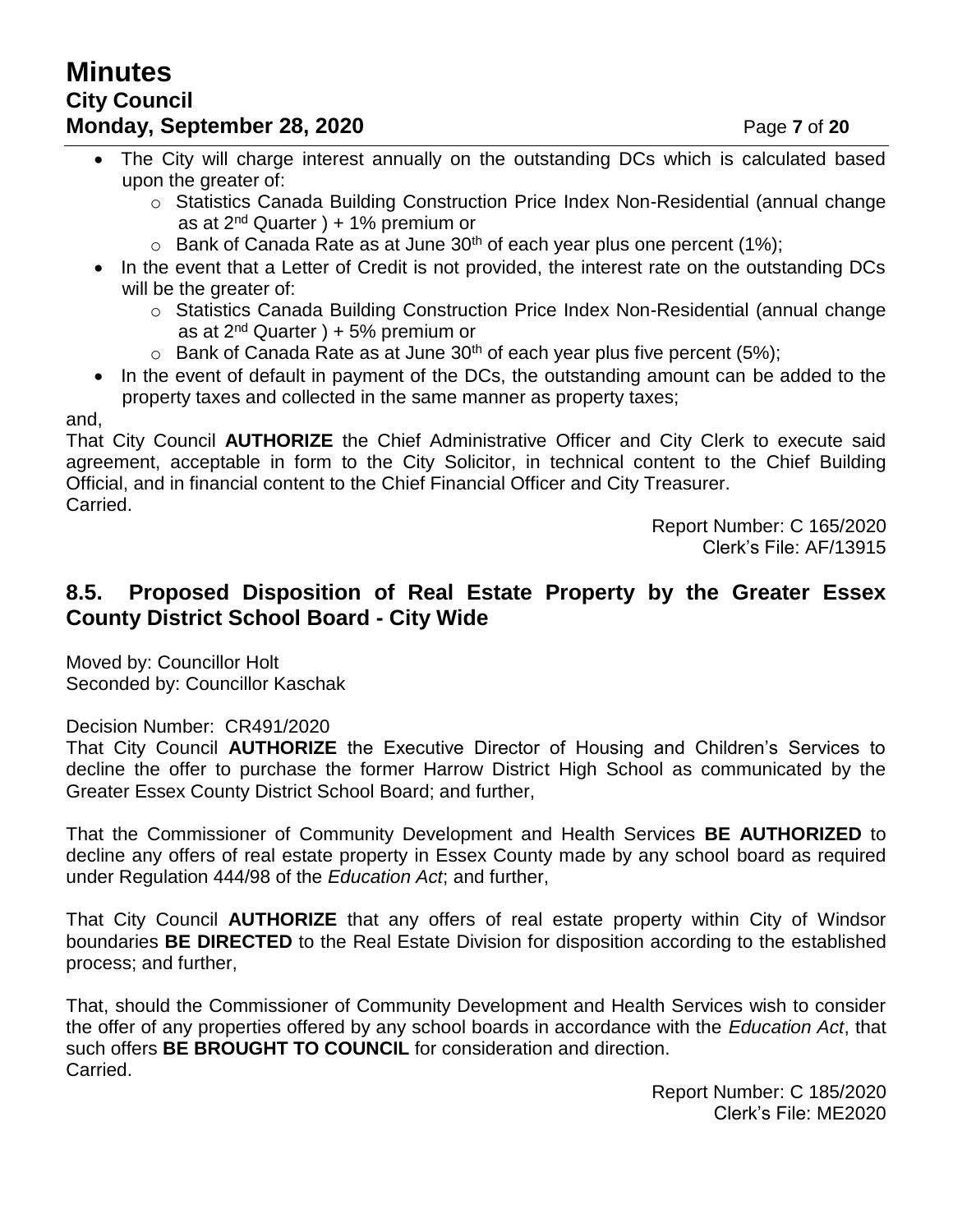**Minutes City Council Monday, September 28, 2020 Page 8** of 20

**8.6. Minutes of the Housing & Homelessness Advisory Committee of its meeting held June 23, 2020**

Moved by: Councillor Holt Seconded by: Councillor Kaschak

Decision Number: CR492/2020 CSPS 114 That the minutes of the Housing & Homelessness Advisory Committee of its meeting held June 23, 2020 **BE RECEIVED**. Carried.

> Report Number: SCM 266/2020 & SCM 227/2020 Clerk's File: MB2020

## **8.7. Minutes of the Diversity Committee of its meeting held July 7, 2020**

Moved by: Councillor Holt Seconded by: Councillor Kaschak

Decision Number: CR493/2020 CSPS 115 That the minutes of the Diversity Committee of its meeting held July 7, 2020 **BE RECEIVED**. Carried.

> Report Number: SCM 267/2020 & SCM 239/2020 Clerk's File: MB2020

### **8.8. Report No. 5 of the Diversity Committee - Request for the Diversity Committee to be included in future panel discussions regarding "racism has no place in our society"**

Moved by: Councillor Holt Seconded by: Councillor Kaschak

Decision Number: CR494/2020 CSPS 116

That Report No. 5 of the Diversity Committee indicating:

That the Office of the Mayor and Windsor Police Services BE REQUESTED to ensure that the Diversity Committee BE INCLUDED in all future panel discussions regarding "racism has no place in our society".

### **BE APPROVED**.

Carried.

Report Number: SCM 268/2020 & SCM 240/2020 Clerk's File: MB2020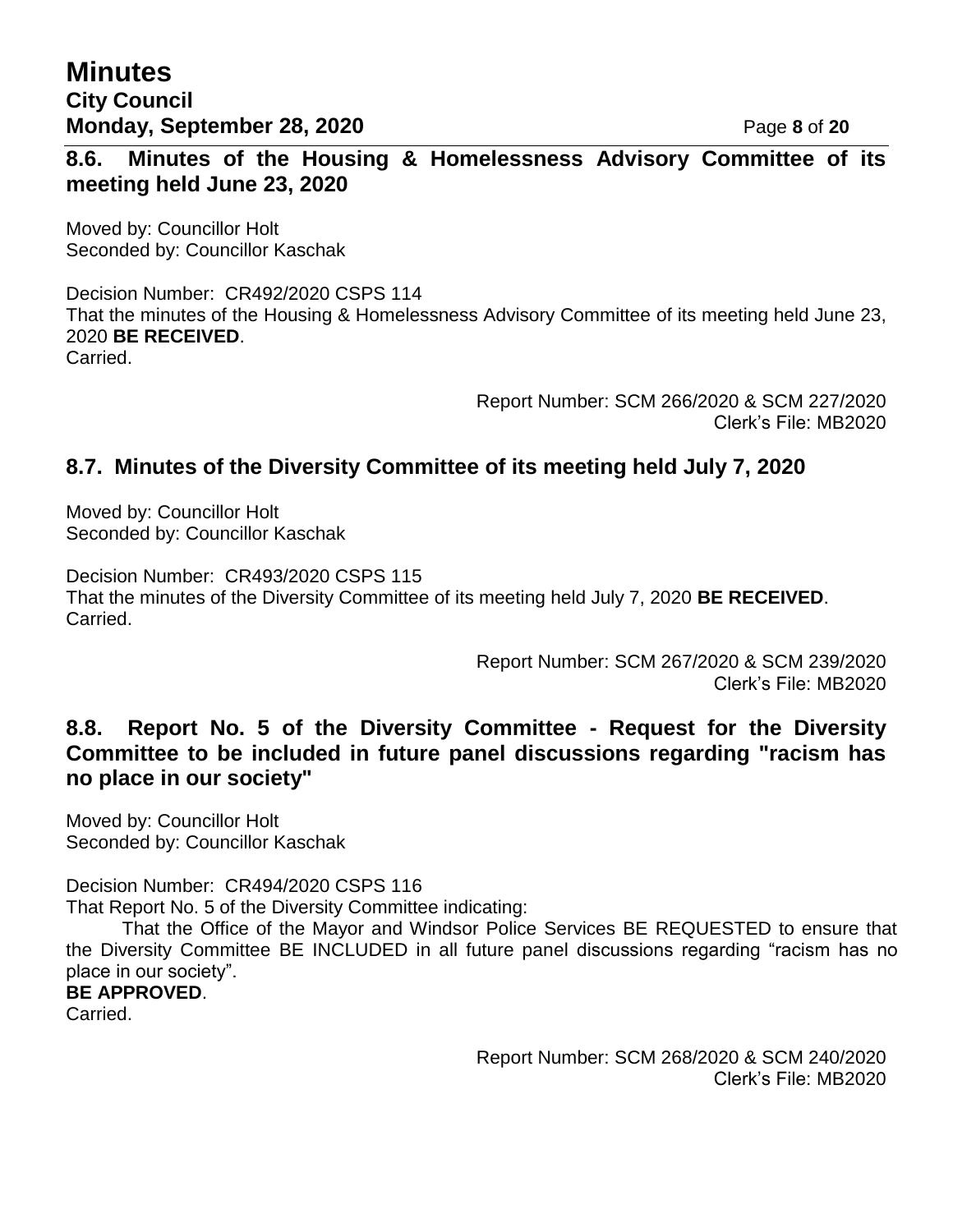## **8.9. Report No. 6 of the Diversity Committee - Request to review the hiring practices of the City of Windsor**

Moved by: Councillor Holt Seconded by: Councillor Kaschak

Decision Number: CR495/2020 CSPS 117 That Report No. 6 of the Diversity Committee indicating:

That the Diversity Committee as part of the Diversity & Inclusion Plan, REQUESTS to review the hiring practices of the City of Windsor to ensure there are no barriers to employment. **BE APPROVED**; and,

That Administration **BE REQUESTED** to provide a presentation related to hiring practices to the Diversity Committee at an upcoming meeting; and,

That the presentation **BE FORWARDED** to the Community Services and Parks Standing Committee. Carried.

> Report Number: SCM 269/2020 & SCM 241/2020 Clerk's File: MB2020

# **9. REQUEST FOR DEFERRALS, REFERRALS AND/OR WITHDRAWALS**

None requested.

# **10. PRESENTATIONS AND DELEGATIONS**

### **Maestro Robert Franz, Windsor Symphony Orchestra (WSO)**

Maestro Robert Franz, Windsor Symphony Orchestra (WSO), appears before Council to provide an overview of the WSO's response to COVID-19 in the form of a new Digital Concert Series, a new Education Series, and a new Kid's Concert Series.

## **13.17. A BY-LAW TO AMEND BY-LAW 123-2020 RESPECTING TEMPORARY REGULATIONS REQUIRING THE WEARING OF MASKS OR OTHER FACE COVERINGS WITHIN ENCLOSED PUBLIC SPACES; AND**

**11.2. Confirm and Ratify – Extension of By-law pertaining to the wearing of non-medical face coverings-City Wide**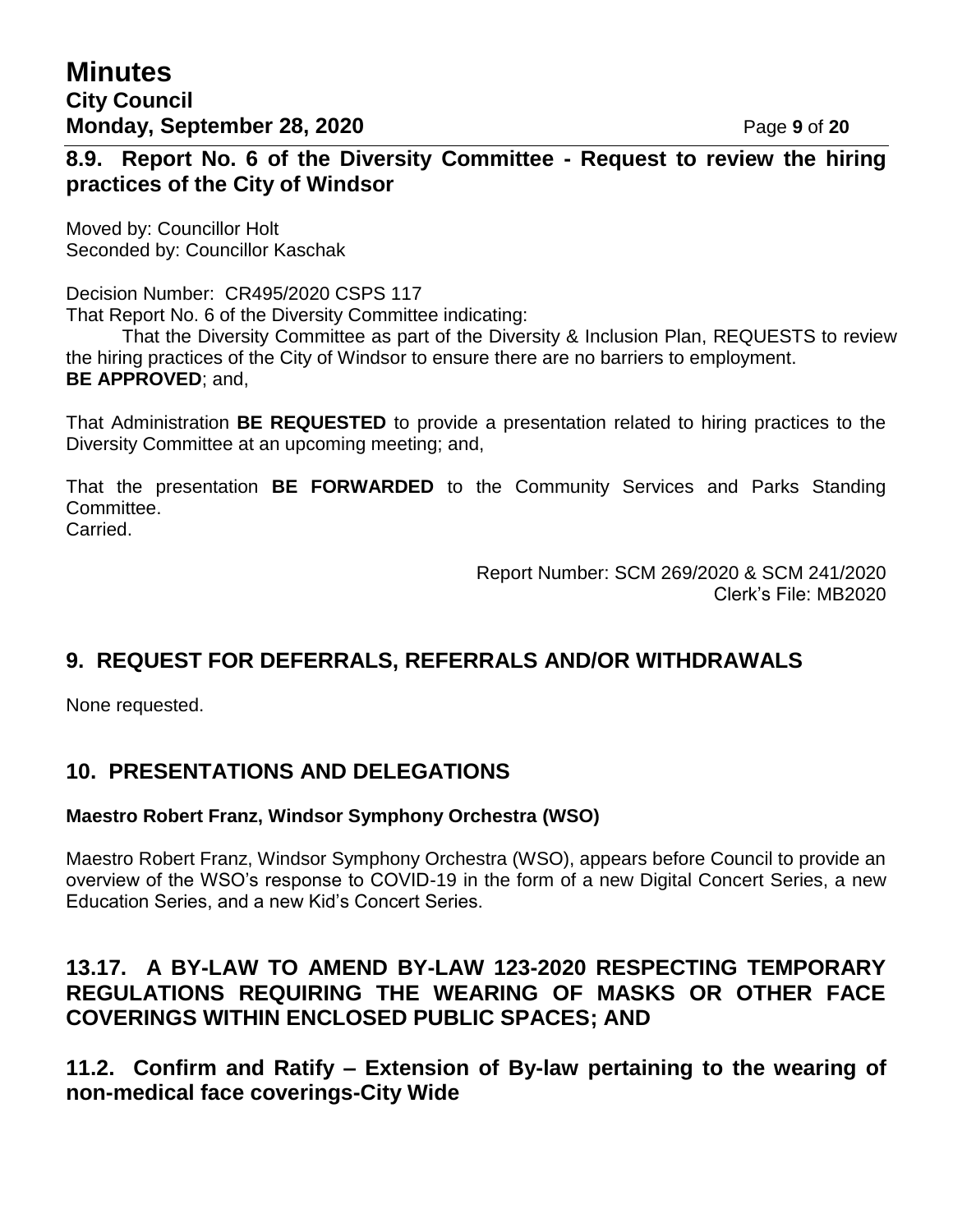# **Minutes City Council Monday, September 28, 2020 Page 10 of 20**

#### **Greg Aldous, Resident**

Greg Aldous, resident, appears before Council to speak in opposition to the proposed extension of the by-law pertaining to the wearing of non-medical face coverings, stating that if one were to look at the chronology of events, there was conflicting advice about the merits of wearing a mask.

#### **Darryl Burrell, Resident**

Darryl Burrell, resident, appears before Council to speak in opposition to the proposed extension of the by-law pertaining to the wearing of non-medical face coverings, suggesting that there are numerous studies that indicate masks actually provide added risks and concludes by stating that the proposed by-law extension is an abuse of power.

#### **Catherine Diodati, Resident**

Catherine Diodati, resident, appears before Council to speak in opposition to the proposed extension of the by-law pertaining to the wearing of non-medical face coverings, suggesting that businesses, the job market and inter-personal relationships have all suffered and that extending the mask by-law would be a divisive mandate.

#### **Tammy Oosterbaan, Resident**

Tammy Oosterbaan, resident, appears before Council to speak in opposition to the proposed extension of the by-law pertaining to the wearing of non-medical face coverings, suggesting that the virus is not resulting in death to those under the age of 19 and that oxygen is needed for the human body.

#### **Yana Sizonenko, Resident**

Yana Sizonenko, resident, appears before Council to speak in opposition to the proposed extension of the by-law pertaining to the wearing of non-medical face coverings, stating that there are studies that show masks do not prevent transmittal and that political and public health officials are making bad decisions and should be relying on concrete evidence as opposed to fear and pressure tactics.

#### **Mary Peters, Resident**

Mary Peters, resident, appears before Council to speak in opposition to the proposed extension of the by-law pertaining to the wearing of non-medical face coverings, suggesting that there has been a mental impact on the current situation and children are suffering and need the comfort of a solid future.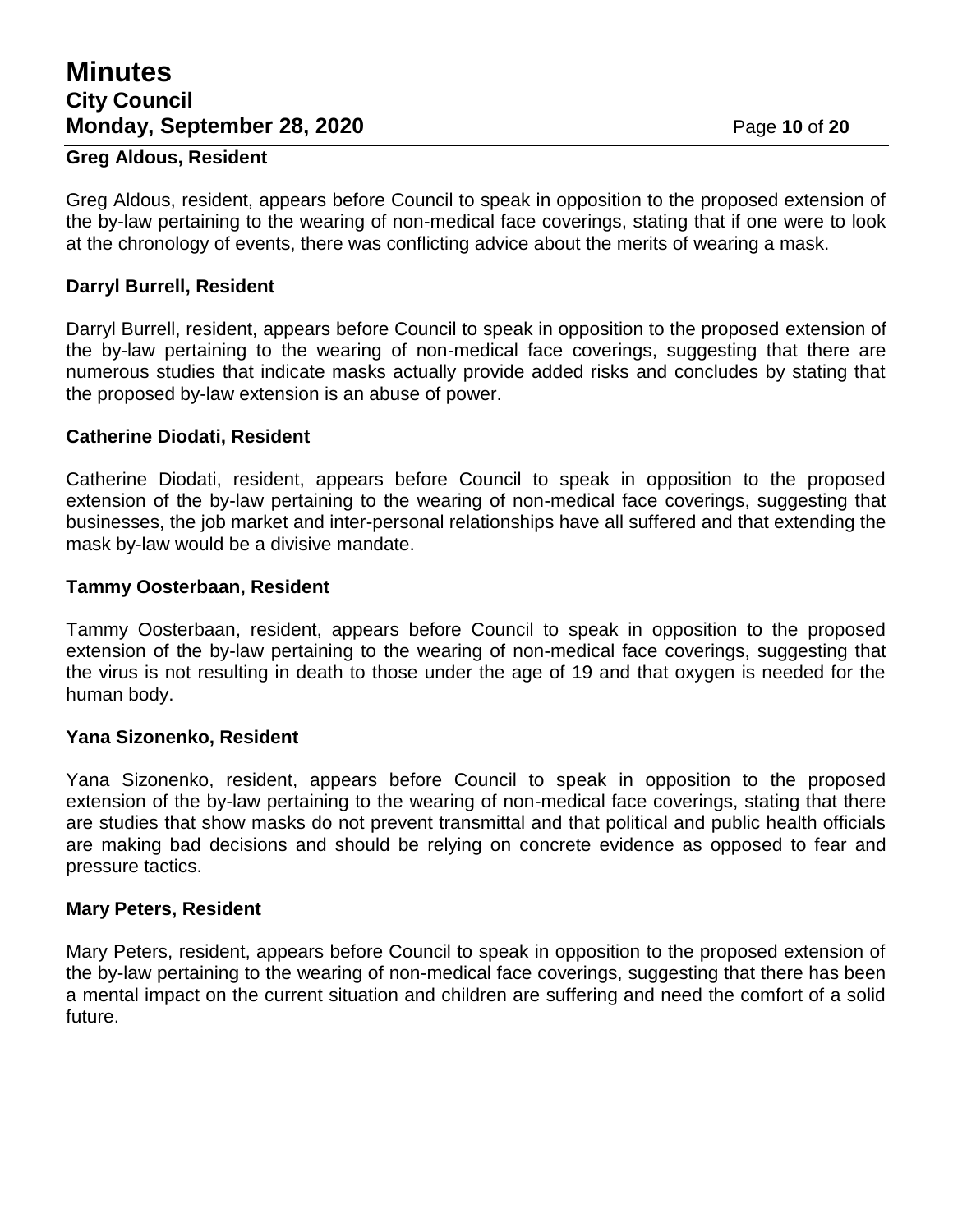# **Minutes City Council Monday, September 28, 2020** Page 11 of 20

#### **Jenny Kell, Resident**

Jenny Kell, resident, appears before Council to speak in opposition to the proposed extension of the by-law pertaining to the wearing of non-medical face coverings, asking what current studies support this extension and concludes by stressing the need for exemptions.

#### **Currie Soullierre, Resident**

Currie Soullierre, resident, appears before Council to speak in opposition to the proposed extension of the by-law pertaining to the wearing of non-medical face coverings, stating that everyone should be able to make their own informed choice, and suggests that there is a lack of evidence that masks decrease the spread of the virus and reminds everyone that this "treatment" must be accompanied by "consent of treatment".

#### **Catherine Carter, Resident**

Catherine Carter, resident, appears before Council to speak in opposition to the proposed extension of the by-law pertaining to the wearing of non-medical face coverings, stating that the proposed by-law extension is a draconian measure with lack of proper consultation and that its adoption would further jeopardize already struggling businesses and concludes by asking that politicians show neutrality rather than divide.

#### **Derek Soullierre, Resident**

Derek Soullierre, resident, appears before Council to speak in opposition to the proposed extension of the by-law pertaining to the wearing of non-medical face coverings, suggesting that this is a violation of the Charter of Rights and Freedoms and reminds everyone that the subject by-law has expired and should remain as such.

Moved by: Councillor Costante Seconded by: Councillor Sleiman

Decision Number: CR497/2020 That the results of the email poll conducted by the Deputy City Clerk on September 24, 2020, **BE CONFIRMED AND RATIFIED**:

That by-law 123-2020 pertaining to the wearing of Non-Medical Face Coverings **BE AMENDED** as follows:

Delete:

This By-law shall come into force immediately upon the passing thereof, and is deemed to be no longer in effect and revoked at 12:01 a.m. on September 28, 2020, unless extended by City Council.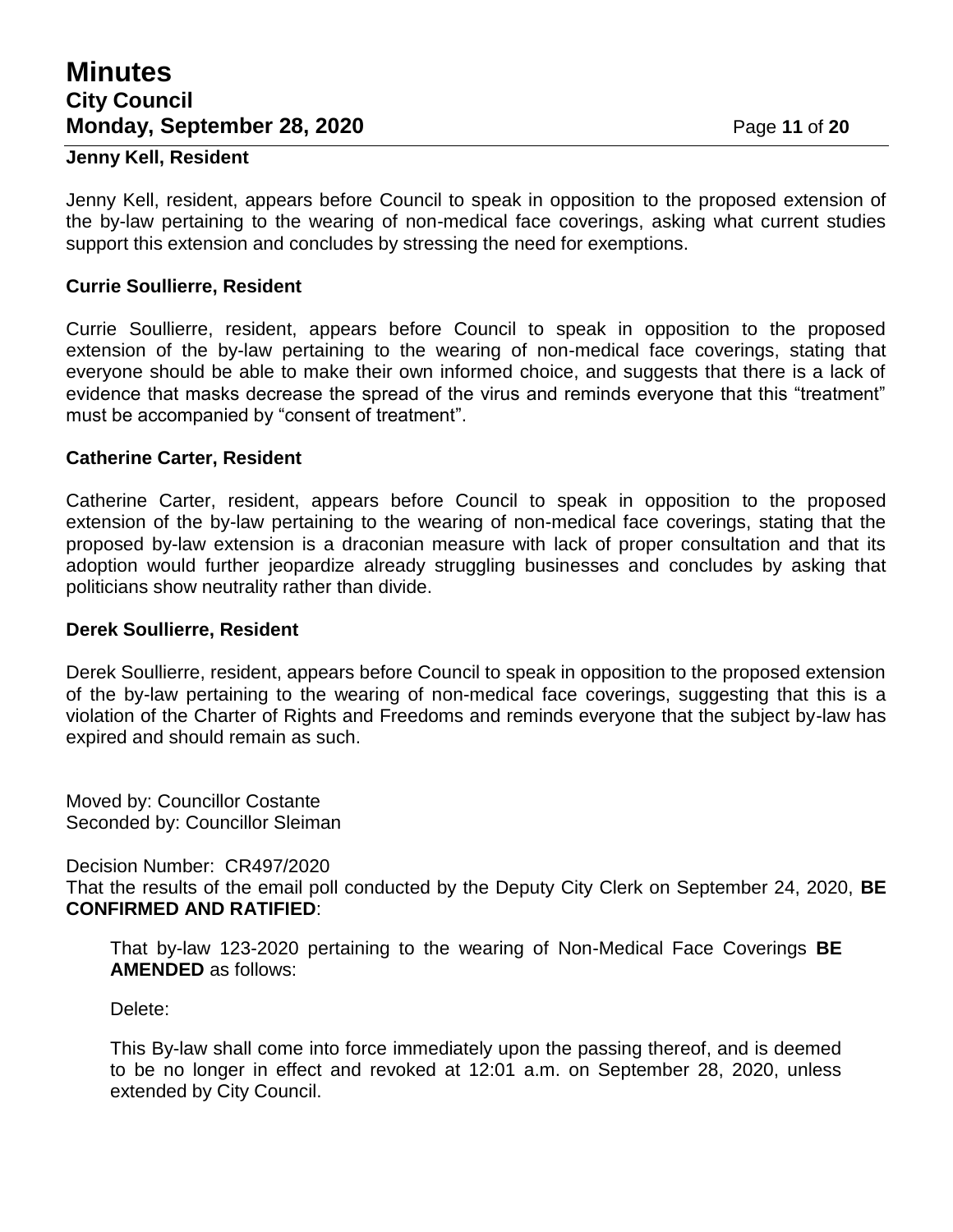# **Minutes City Council Monday, September 28, 2020 Page 12 of 20**

#### Insert:

This By-law shall come into force immediately upon the passing thereof, and shall remain in effect until revoked by City Council when it is deemed to be no longer necessary to address the risks of COVID19.

Carried.

Report Number: C 190/2020 Clerk's File: MH/13786

## **11. REGULAR BUSINESS ITEMS (Non-Consent Items)**

### **11.1. Ojibway Sewer Rehabilitation**

Moved by: Councillor Bortolin Seconded by: Councillor Morrison

Decision Number: CR496/2020

That the City Council **APPROVE** a pre-commitment of 2023 funding in the amount of \$3,000,000 from the Ojibway Sanitary Sewer Rehabilitation project (ECP- 036-07) for immediate use; and,

That the City Council **AUTHORIZE** the Chief Administrative Officer to approve the use of additional sewer surcharge funding, including the redirection of any other project surpluses, in order to ensure work required to sustain and/or permanently repair the Ojibway sanitary trunk sewer is able to be executed through Delegation of Authority; and,

That Council **PRE-APPROVE** and **AWARD** any procurement(s) necessary that are related to the Ojibway Sanitary Sewer Rehabilitation project (ECP- 036-07) project, provided that the procurement(s) are within approved budget amounts, pursuant to the Purchasing By-Law 93-2012 and amendments thereto; satisfactory in financial content to City Treasurer, and in technical content to the City Engineer; and further,

That the Chief Administrative Officer and the City Clerk **BE AUTHORIZED** to take any such action required to effect the recommendations(s) noted above and sign any required documentation for the Ojibway Sanitary Sewer Rehabilitation project (ECP- 036-07) project, satisfactory in legal form to the City Solicitor, in technical content to City Engineer and in financial content to the City Treasurer.

Carried.

Report Number: C 186/2020 Clerk's File: SW/13887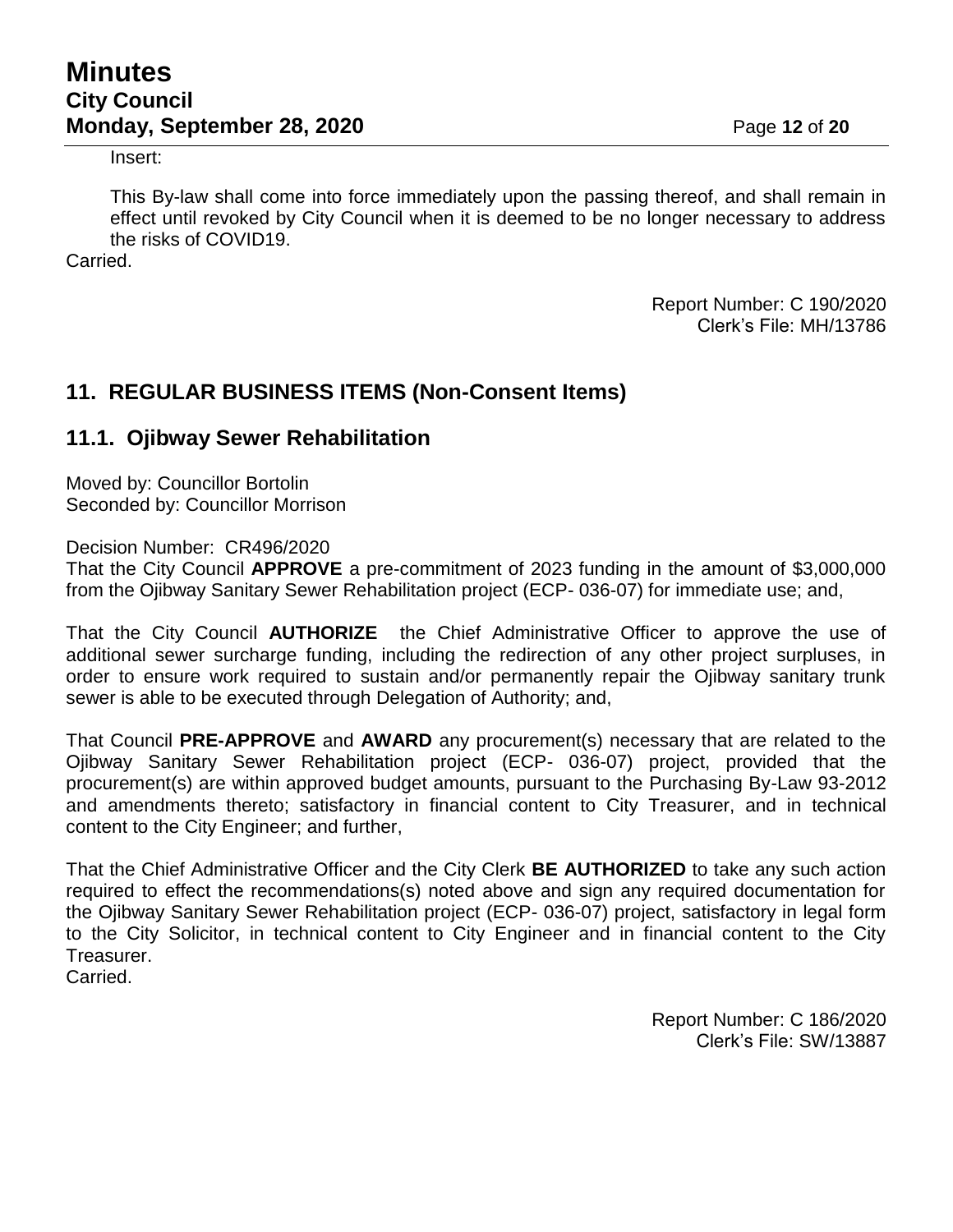### **12. CONSIDERATION OF COMMITTEE REPORTS**

### **12.1. (i) Report of the Special In-Camera meeting or other Committee as may be held prior to Council**

Moved by: Councillor Sleiman Seconded by: Councillor Bortolin

Decision Number: CR483/2020 That the report of the In Camera meeting held September 28, 2020 **BE ADOPTED** as presented. Carried.

Clerk's File: ACO2020

### **13. BY-LAWS (First and Second Reading)**

Moved by: Councillor Costante Seconded by: Councillor Francis

That the following By-laws No. 126-2020 through 143-2020 (inclusive) be introduced and read a first and second time:

**126-2020** A BY-LAW TO AMEND BY-LAW 55-2019, AS AMENDED BY BY-LAW 86-2020, BEING A BYLAW TO CLOSE, STOP UP AND CONVEY THE 10.06 METRES WIDE PRINCESS AVENUE RIGHT-OF-WAY LOCATED EAST OF NORMAN ROAD AND WEST OF WESTMINSTER BOULEVARD, NORTH OF TECUMSEH ROAD EAST AND SOUTH OF EMPRESS STREET; CITY OF WINDSOR, authorized by CAO207/2020 approved September 3, 2020.

**127-2020** A BY-LAW TO ESTABLISH LANDS AS A PUBLIC HIGHWAY KNOWN AS CRAWFORD AVENUE AND OAK AVENUE, IN THE CITY OF Windsor, authorized by CR76/2011 dated February 28, 2011.

**128-2020** A BY-LAW TO AMEND BY-LAW NUMBER 208-2008, BEING A BY-LAW TO DELEGATE TO ADMINISTRATION THE AUTHORITY TO PROCESS, MAKE DECISIONS ON, AND TO EXECUTE AGREEMENTS FOR CERTAIN MATTERS, authorized by CR213/2020 dated May 4, 2020.

**129-2020** A BY-LAW TO ASSUME PERIWINKLE CRESCENT BEING STREETS SHOWN ON PLAN OF SUBDIVISION 12M-506 KNOWN AS PERIWINKLE CRESCENT AND THE MUNICIPAL SERVICES LOCATED THEREIN, IN THE CITY OF Windsor, authorized by M98-2012 dated February 21, 2012.

**130-2020** A BY-LAW TO ASSUME FOR SUBSEQUENT CLOSURE THE 6.00 METRE NORTH/SOUTH ALLEY LOCATED SOUTH OF ALGONQUIN STREET, NORTH OF TOTTEN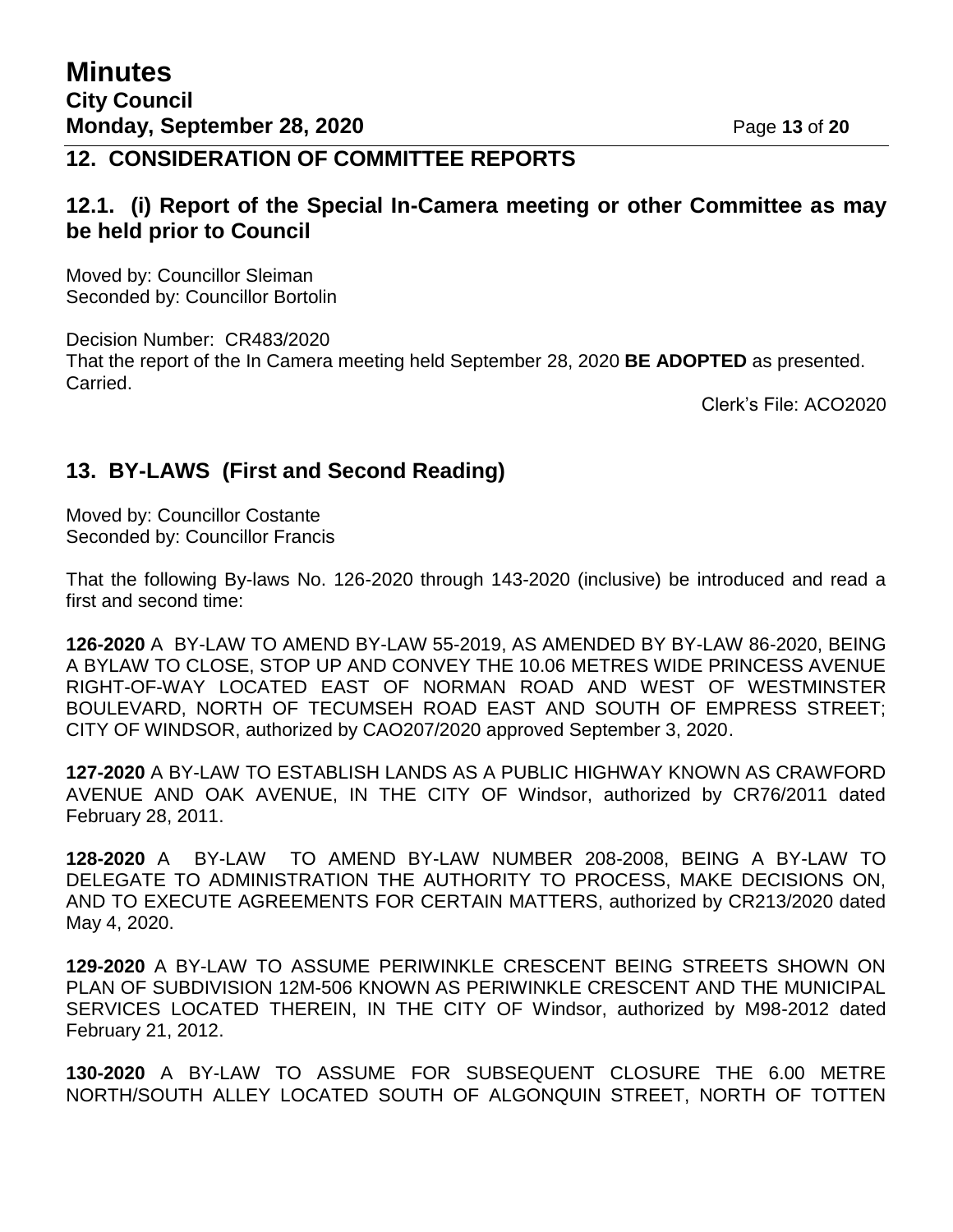# **Minutes City Council Monday, September 28, 2020** Page 14 of 20

STREET, EAST OF BETTS STREET AND WEST OF ST. CLAIR AVENUE, CITY OF WINDSOR, authorized by CR458/2019 dated September 9, 2019.

**131-2020** A BY-LAW TO CLOSE, STOP UP AND CONVEY THE 6.00 METRE NORTH/SOUTH ALLEY LOCATED SOUTH OF ALGONQUIN STREET, NORTH OF TOTTEN STREET, EAST OF BETTS STREET AND WEST OF ST. CLAIR AVENUE, CITY OF WINDSOR, authorized by CR458/2019 dated September 9, 2019.

**132-2020** A BY-LAW TO ASSUME FOR SUBSEQUENT CLOSURE THE 4.27 METRE NORTH/SOUTH ALLEY LOCATED SOUTH OF SYDNEY AVENUE, NORTH OF SEYMOUR BOULEVARD, WEST OF WALKER ROAD AND EAST OF TURNER ROAD, CITY OF WINDSOR, authorized by CR507/2019 dated October 7, 2019.

**133-2020** A BY-LAW TO CLOSE, STOP UP AND CONVEY THE 4.27 METRE NORTH/SOUTH ALLEY LOCATED SOUTH OF SYDNEY AVENUE, NORTH OF SEYMOUR BOULEVARD, WEST OF WALKER ROAD AND EAST OF TURNER ROAD, CITY OF WINDSOR, authorized by CR507/2019 dated October 7, 2019.

**134-2020** A BY-LAW TO ASSUME FOR SUBSEQUENT CLOSURE THE 4.57 METRE EAST/WEST ALLEY LOCATED SOUTH OF ARMANDA STREET, NORTH OF WENTWORTH STREET, EAST OF WERNER AVENUE AND WEST OF MIDDLESEX STREET, CITY OF WINDSOR, authorized by CR19/2020 dated January 6, 2020.

**135-2020** A BY-LAW TO CLOSE, STOP UP AND CONVEY THE 4.57 METRE EAST/WEST ALLEY LOCATED SOUTH OF ARMANDA STREET, NORTH OF WENTWORTH STREET, EAST OF WERNER AVENUE AND WEST OF MIDDLESEX STREET, CITY OF WINDSOR, authorized by CR19/2020 dated January 6, 2020.

**136-2020** A BY-LAW TO ASSUME FOR SUBSEQUENT CLOSURE THE 3.78 METRE NORTH/SOUTH ALLEY LOCATED SOUTH OF RICHMOND STREET, EAST OF DROUILLARD ROAD AND WEST OF HENRY FORD CENTRE DRIVE, CITY OF WINDSOR, authorized by CR16/2020 dated January 6, 2020.

**137-2020** A BY-LAW TO CLOSE, STOP UP AND CONVEY THE 3.78 METRE NORTH/SOUTH ALLEY LOCATED SOUTH OF RICHMOND STREET, EAST OF DROUILLARD ROAD AND WEST OF HENRY FORD CENTRE DRIVE, CITY OF WINDSOR, authorized by CR16/2020 dated January 6, 2020.

**138-2020** A BY-LAW TO ASSUME FOR SUBSEQUENT CLOSURE THE 6.21 METRE EAST/WEST ALLEY LOCATED SOUTH OF TECUMSEH ROAD EAST, WEST OF PRINCESS AVENUE AND EAST OF NORMAN AVENUE, CITY OF WINDSOR, authorized by CR18/2020 dated January 6, 2020.

**139-2020** A BY-LAW TO CLOSE, STOP UP AND CONVEY THE 6.21 METRE EAST/WEST ALLEY LOCATED SOUTH OF TECUMSEH ROAD EAST, WEST OF PRINCESS AVENUE AND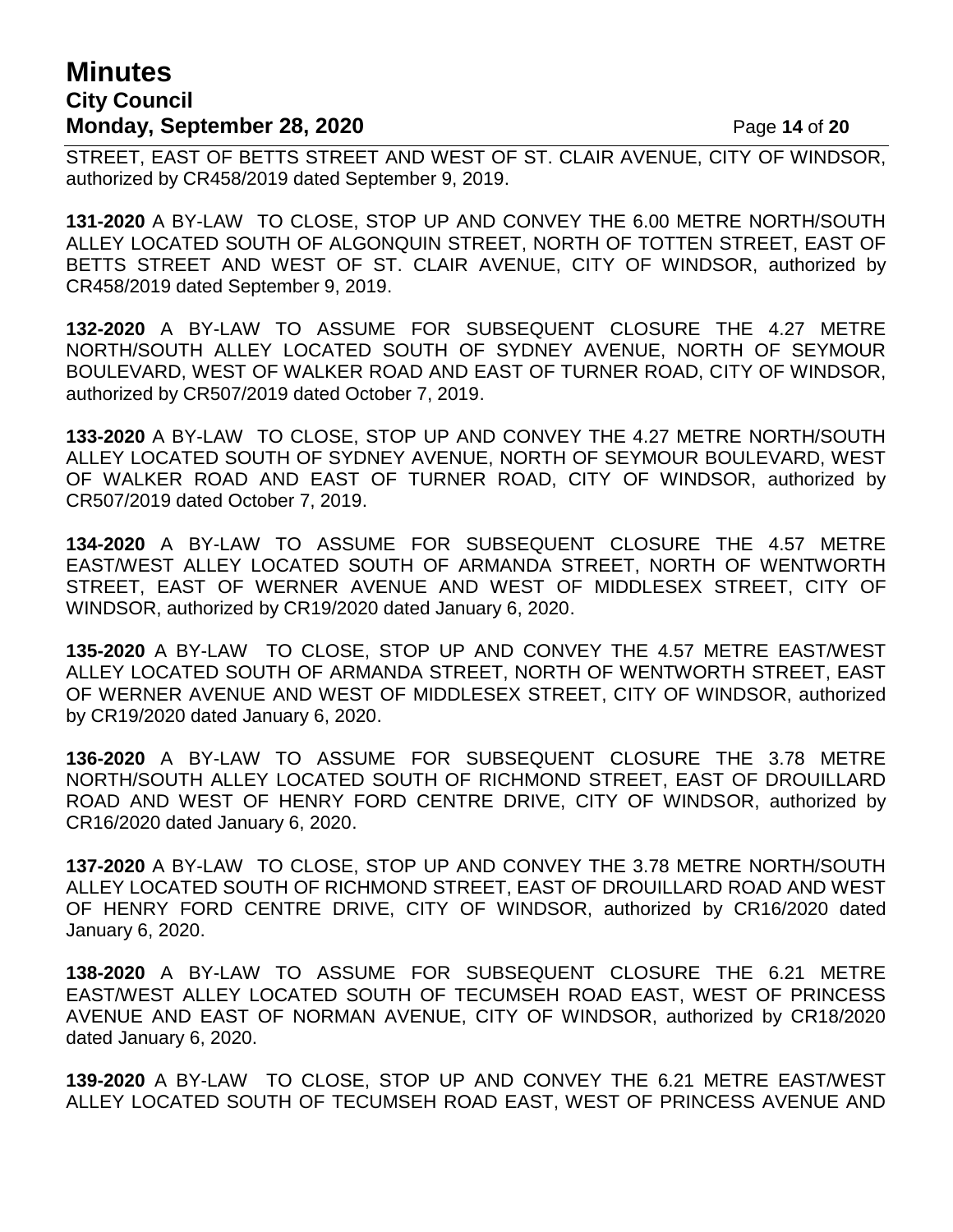# **Minutes City Council Monday, September 28, 2020 Page 15 of 20**

EAST OF NORMAN AVENUE, CITY OF WINDSOR, authorized by CR18/2020 dated January 6, 2020.

**140-2020** A BY-LAW TO FURTHER AMEND BY-LAW NUMBER 9-2019 BEING A BY-LAW TO ESTABLISH STANDARDS FOR THE MAINTENANCE AND OCCUPANCY OF ALL PROPERTY IN THE CITY OF WINDSOR, authorized by CR431/2020 dated August 24, 2020.

**141-2020** A BY-LAW TO AMEND BY-LAW NUMBER 392-2002, BEING A BY-LAW TO ESTABLISH AND REQUIRE PAYMENT OF FEES AND CHARGES, authorized by CR431/2020 dated August 24, 2020.

**142-2020** A BY-LAW TO AMEND BY-LAW 123-2020 RESPECTING TEMPORARY REGULATIONS REQUIRING THE WEARING OF MASKS OR OTHER FACE COVERINGS WITHIN ENCLOSED PUBLIC SPACES, **See Item 11.2.**

**143-2020** A BY-LAW TO CONFIRM PROCEEDINGS OF THE COUNCIL OF THE CORPORATION OF THE CITY OF WINDSOR AT ITS MEETING HELD ON THE 28TH DAY OF SEPTEMBER, 2020. Carried.

## **14. MOVE BACK INTO FORMAL SESSION**

Moved by: Councillor Gignac Seconded by: Councillor Holt

That the Committee of the Whole does now rise and report to Council respecting the business items considered by the Committee:

- 1) Communication Items (as amended)
- 2) Consent Agenda (as presented)
- 3) Items Deferred Items Referred
- 4) Consideration of the Balance of Business Items (as presented)
- 5) Committee Reports (as presented)
- 6) By-laws given first and second readings

Carried.

# **15. NOTICES OF MOTION**

None presented.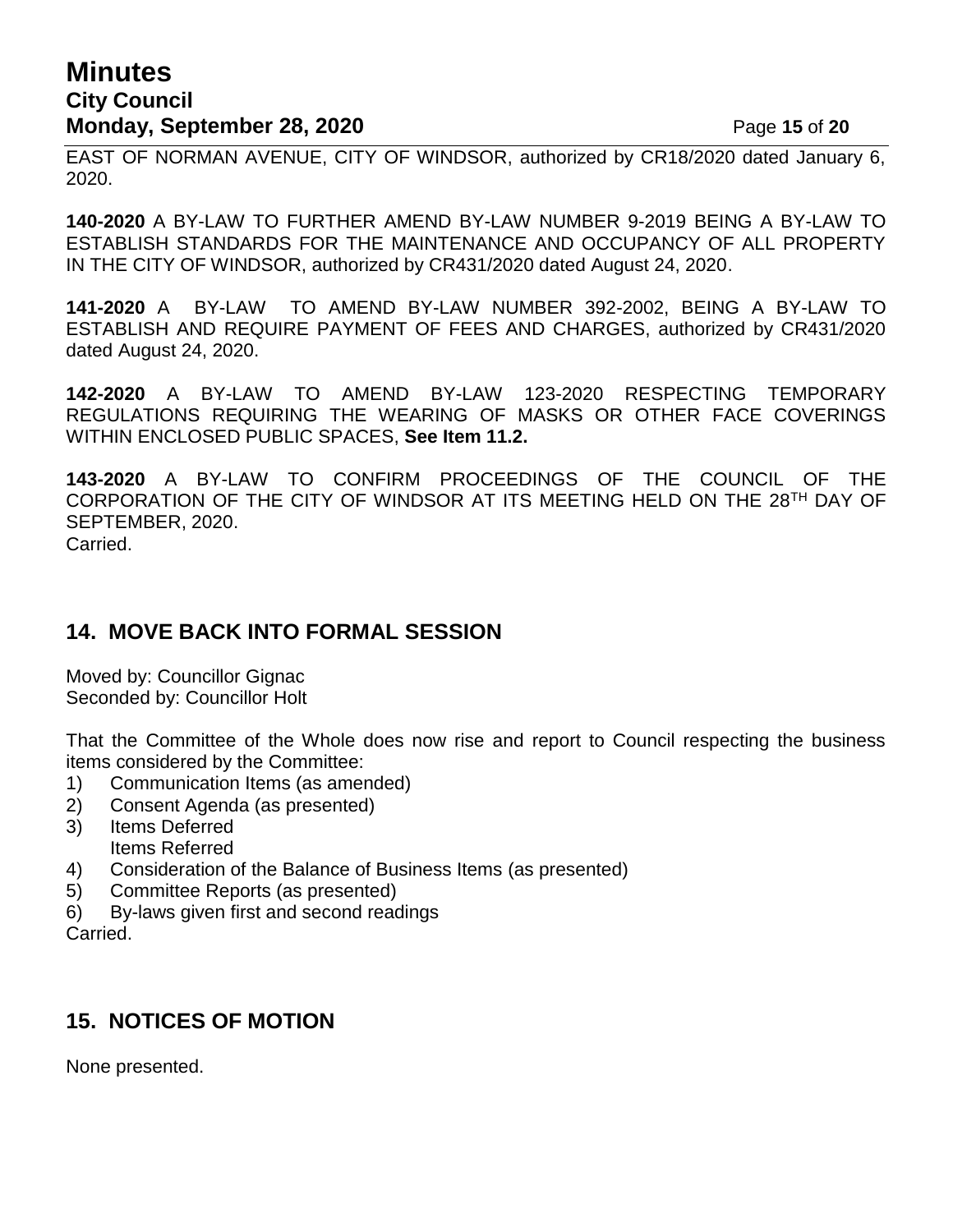### **16. THIRD AND FINAL READING OF THE BY-LAWS**

Moved by: Councillor Kaschak Seconded by: Councillor McKenzie

That the By-laws No. 126-2020 through 143-2020 having been read a first and second time be now read a third time and finally passed and that the Mayor and Clerk **BE AUTHORIZED** to sign and seal the same notwithstanding any contrary provision of the Council. Carried.

# **17. PETITIONS**

Moved by: Councillor Morrison Seconded by: Councillor Sleiman

#### Decision Number: CR498/2020

That the petition presented by Councillor Gignac from the residents of the Gates of Glengarda located at 4955 and 5055 Riverside Drive East asking the City of Windsor to construct curbs on the south side of Riverside Drive East between 4789 (The Pinnacle) and 5125 (Canterbury Place) in order to provide an element of protection for pedestrians walking along the sidewalk **BE RECEIVED** by the Clerk and the Clerk **BE DIRECTED** to forward the petition to the City Engineer for the purpose of an examination of the requested works or undertakings. Carried.

Clerk's File: ACO/13690

Moved by: Councillor Morrison Seconded by: Councillor Sleiman

#### Decision Number: CR499/2020

That the petition presented by Councillor Costante from frequent users of the Adie Knox Recreation Centre pool requesting the City of Windsor to re-open the pool as soon as possible **BE RECEIVED** by the Clerk and the Clerk **BE DIRECTED** to forward the petition to the Commissioner – Parks, Recreation, Culture and Corporate Facilities (PRCCF) for the purpose of an examination of the requested works or undertakings. Carried.

Clerk's File: ACO/13690

# **18. QUESTION PERIOD**

## **18.1. CQ 29-2020**

Moved by: Councillor Bortolin Seconded by: Councillor Costante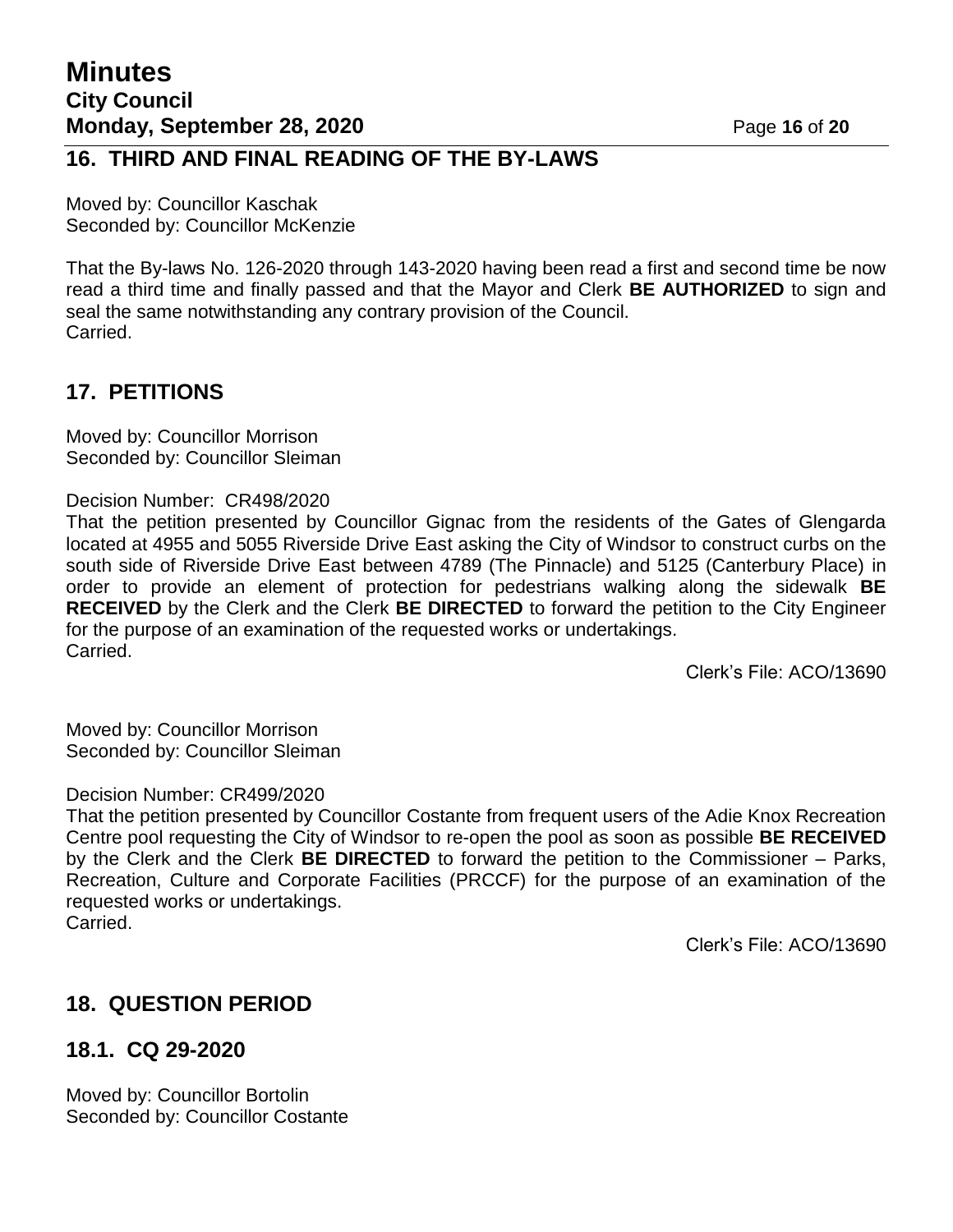# **Minutes City Council Monday, September 28, 2020** Page 17 of 20

Decision Number: CR500/2020

That the following Council Question by Councillor Kaschak **BE APPROVED,** and that Administration **BE DIRECTED** to proceed with the necessary actions to respond to the Council Question in the form of a written report, consistent with Council's instructions, and in accordance with Section 17.1 of the Procedure By-law 98-2011:

#### CQ 29-2020:

#### **Assigned to Commissioner Parks, Recreation, Culture & Facilities**

Asks that Administration prepare a report on an option to move the only City curling operation to one of the indoor City rinks/arenas. As the City is the provider of all other ice facilities in the community, an amalgamation/consolidation would make sense for the City to be the keeper curling as well. We have already seen this work efficiently when Curling Canada hosted the National Curling Event at the WFCU Arena a number of years ago. I ask that due to time constraints and a potentially abbreviated upcoming curling season, that Council be provided this report by the October 19, 2020 Council Meeting please.

Carried.

Clerk's File: SR2020

# **21. ADJOURNMENT**

Moved by: Councillor Francis Seconded by: Councillor Gignac

That this Council meeting stand adjourned until the next regular meeting of Council or at the call of the Mayor. Carried.

Accordingly, the meeting is adjourned at 2:04 o'clock p.m.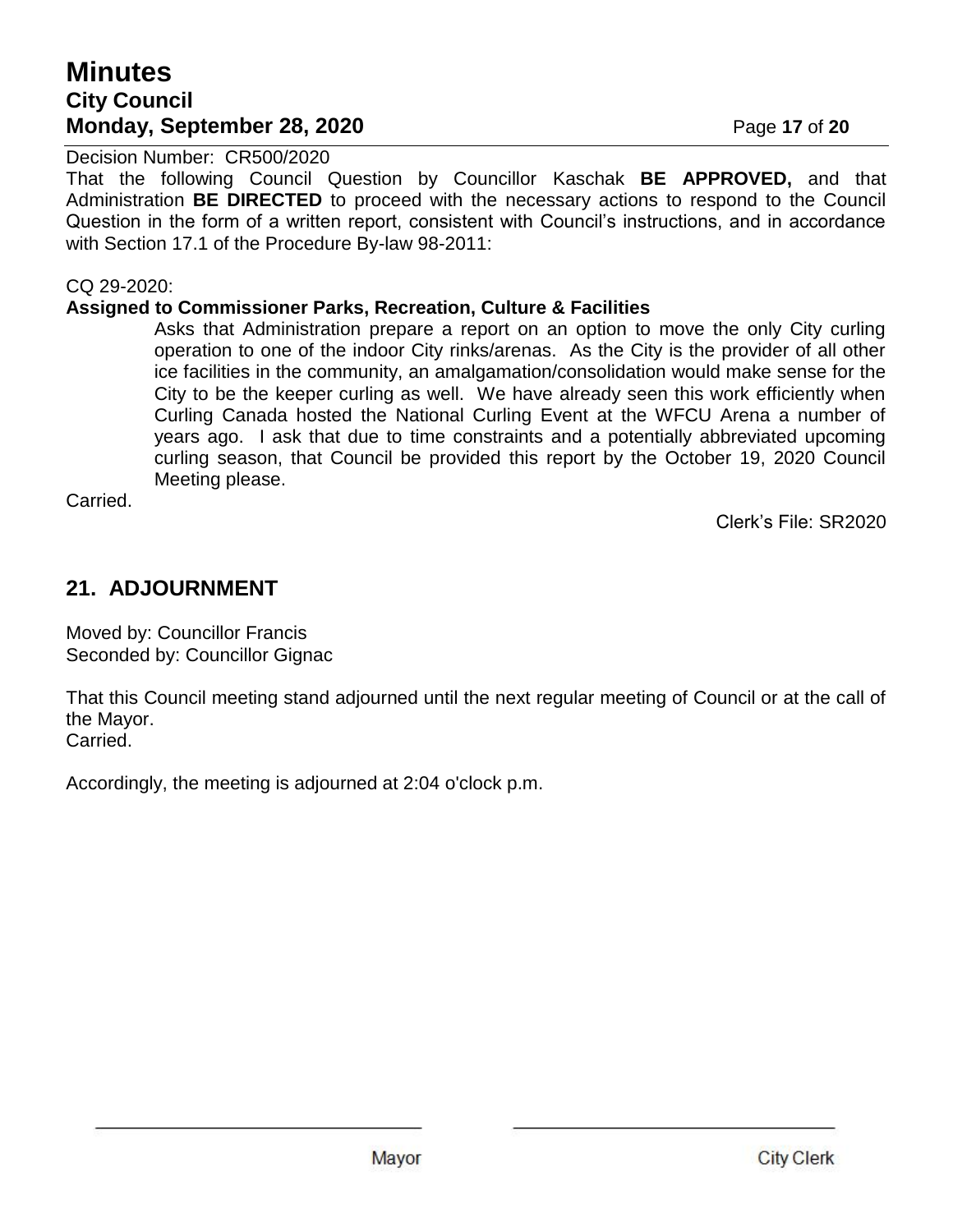Adopted by Council at its meeting held September 28, 2020 (CR483/2020) VC/bm

#### **SPECIAL MEETING OF COUNCIL – IN CAMERA September 28, 2020**

**Members participating via electronic participation in accordance with Procedure By-law #98-2011 as amended, which allows for electronic participation during a declared emergency.**

#### **Meeting called to order at: 9:31 a.m.**

#### **Members in Attendance:**

Mayor D. Dilkens Councillor F. Francis Councillor F. Costante Councillor C. Holt Councillor R. Bortolin Councillor G. Kaschak Councillor J. Gignac Councillor K. McKenzie Councillor J. Morrison Councillor E. Sleiman

#### **Also in attendance:**

- O. Colucci, Chief Administrative Officer
- J. Payne, Community Development and Health Commissioner and Corporate Leader Social Development, Health, Recreation and Culture
- M. Winterton, City Engineer and Corporate Leader Environmental Protection and **Transportation**
- V. Critchley, City Clerk/Licence Commissioner and Corporate Leader Public Engagement and Human Resources
- J. Mancina, Chief Financial Officer/City Treasurer and Corporate Leader Finance and **Technology**
- S. Askin-Hager, City Solicitor and Corporate Leader Economic Development and Public **Safety**
- J. Wilson, Corporate Leader, Parks, Facilities, Recreation and Culture
- A. Teliszewsky, Mayor's Chief of Staff
- R. Mensour, Executive Director Recreation & Culture (Item 1)
- D. Paladino, Deputy City Solicitor (Item 3)
- M. Ryan, Manager of Provincial Offences (Item 3)
- C. Middaugh, Project Administrator (Item 3)
- T. Hunt, City Planner (Item 2)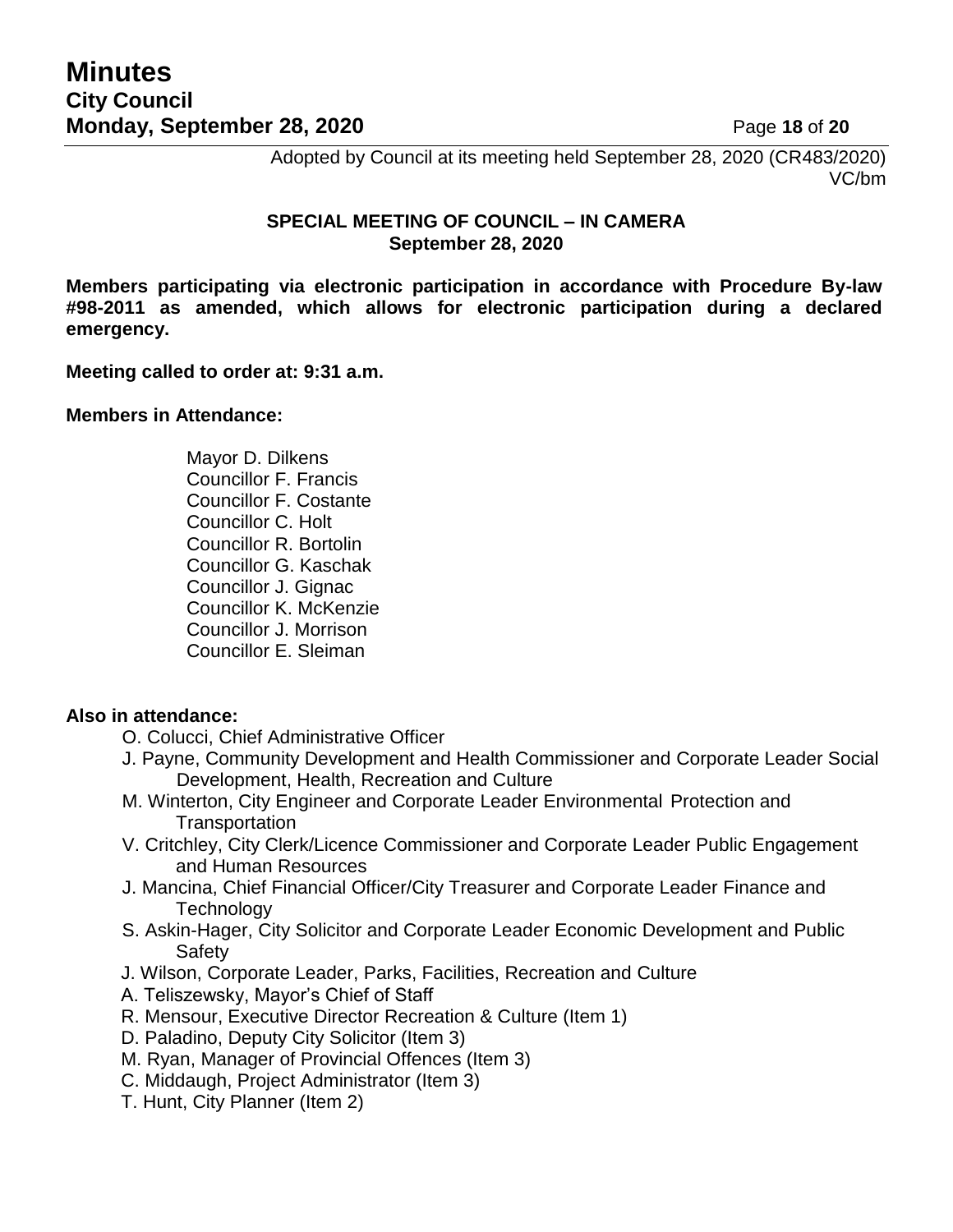# **Minutes City Council Monday, September 28, 2020 Page 19 of 20**

**Verbal Motion is presented by Councillor Gignac, seconded by Councillor Morrison, to move in Camera for discussion of the following item(s):**

| <b>Item</b><br>No. | <b>Subject</b>                                                                         | Section -<br><b>Pursuant to</b><br><b>Municipal Act,</b><br>2001, as amended |
|--------------------|----------------------------------------------------------------------------------------|------------------------------------------------------------------------------|
| 1.                 | Personal matter - labour relations/plan                                                | 239(2)(d)(k)                                                                 |
| 2.                 | Property matter – disposition of land                                                  | 239(2)(c)                                                                    |
| 3.                 | Property matter – relocation plan                                                      | 239(2)(c)(k)                                                                 |
| 4.                 | Property matter - acquisition of land -<br>verbal report                               | 239(2)(c)                                                                    |
| 5.                 | Personal matter – about an identifiable<br>individual – confirm and ratify e-mail poll | 239(2)(b)                                                                    |

#### **Motion Carried.**

#### **Declarations of Pecuniary Interest:**

None declared.

**Discussion on the items of business. (Items 1, 2, 3, 5 and 4)**

**Verbal Motion is presented by Councillor Sleiman, seconded by Councillor Kaschak, to move back into public session.**

**Motion Carried.**

#### **\*\*SEE NOTE BELOW**

**Moved by Councillor McKenzie, seconded by Councillor Costante,**

**THAT the Clerk BE DIRECTED to transmit the recommendation(s) contained in the report(s) discussed at the In-Camera Council Meeting held September 28, 2020 directly to Council for consideration at the next Regular Meeting.**